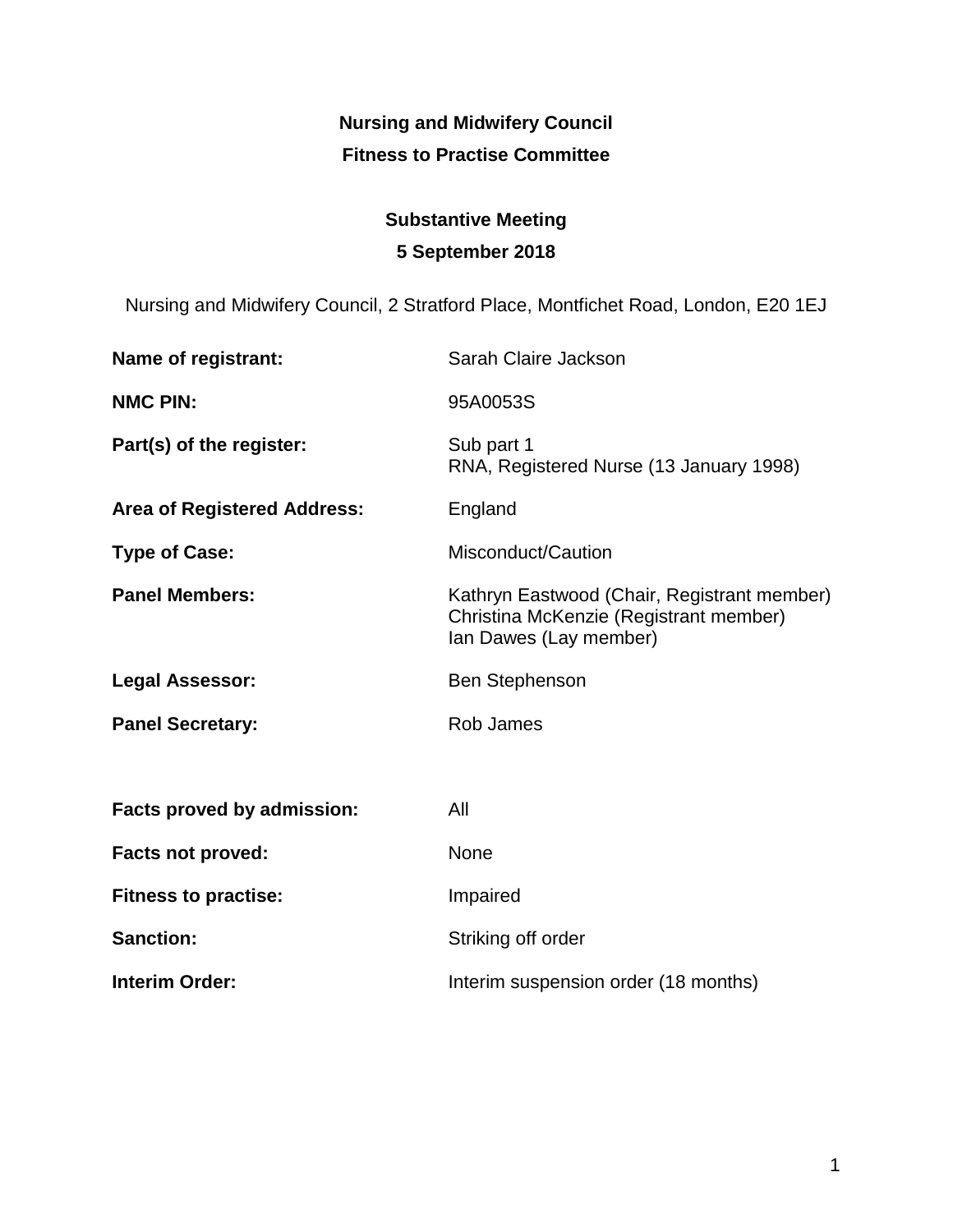# **Details of charge:**

That you, a registered nurse employed by the Oxford University Hospitals NHS Foundation Trust ["the Trust"]:

- 1) On or around 25 January 2017:
- a) completed a prescription for codeine phosphate 30mgs 60 mgs for Patient A,
- b) Falsely signed the prescription with the prescriber's name "S. Issa";
- 2) Your actions at charge 1 above were dishonest in that you:
- a) Knew you were not authorised to complete prescriptions,
- b) Intended for people to believe that the prescription was valid when it was not;

3) On 25 January 2017, presented the prescription referred to at charge 1 above in a pharmacy in order to obtain medication;

4) Your actions in charge 3 were dishonest in that you intended to mislead the pharmacist to believe that it was a valid prescription when it was not.

5) On 3 February 2017, took 56 codeine tablets belonging to the Trust from ward stock without authority to do so;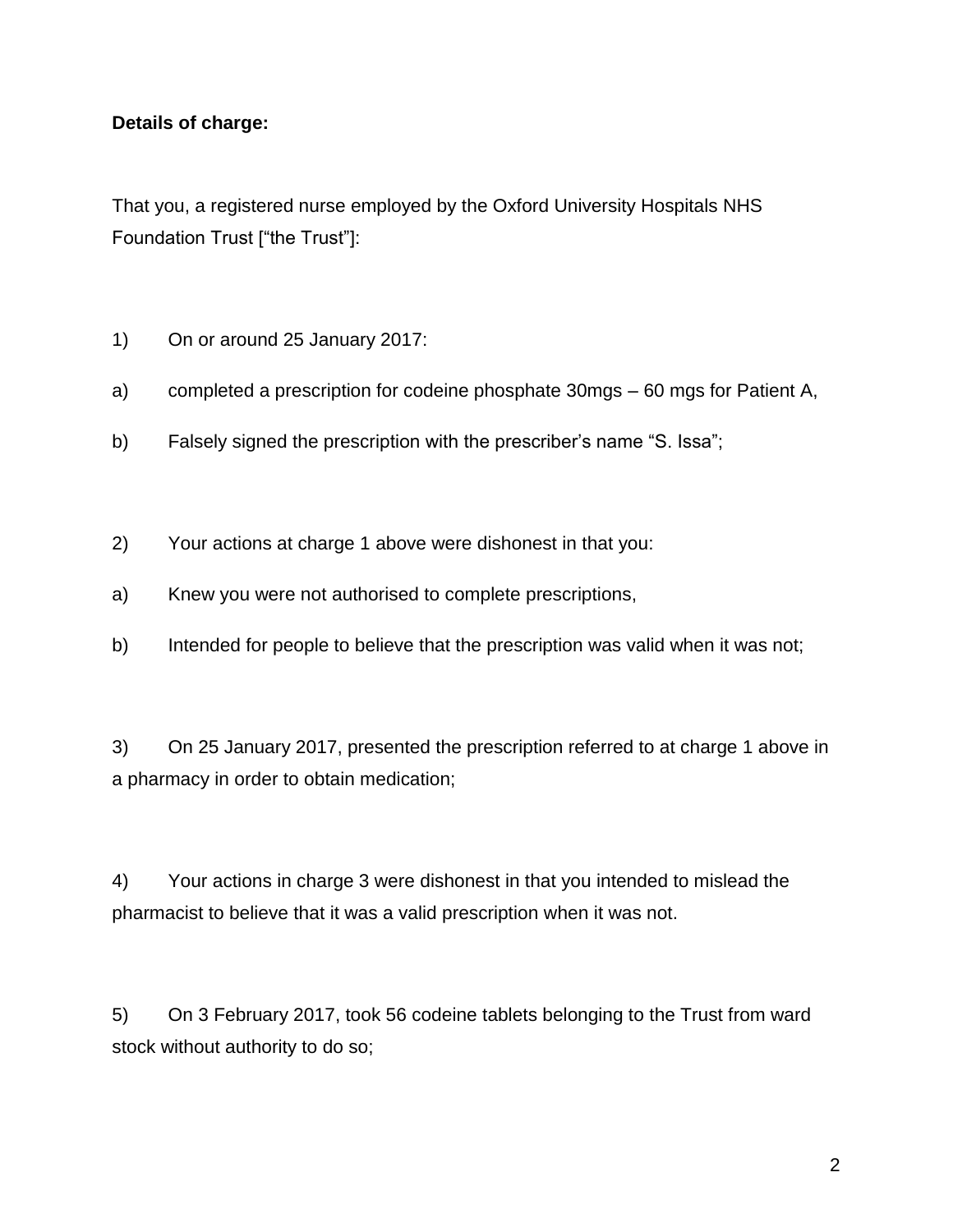6) Your actions at charge 5 above were dishonest in that you knew that you did not have authority to take the medication;

7) On an unknown date prior to 4 February 2017:

a) Took a prescription form belonging to the Trust when you did not have authority to do so,

- b) Falsely completed the prescription form,
- c) Used the falsely completed prescription form to obtain codeine;
- 8) Your actions at charge 7 were dishonest in that you:
- a) Knew you did not have authority to take the prescription form,
- b) Knew that you were not authorised to complete prescriptions,
- c) Obtained medication using a prescription which you knew was not valid;

9) On an unknown date or dates prior to 4 February 2017, took codeine tablets belonging to the Trust from ward stock whilst you were working on shift;

10) Your actions at charge 9 were dishonest in that you knew that you did not have authority to take medication from ward stock;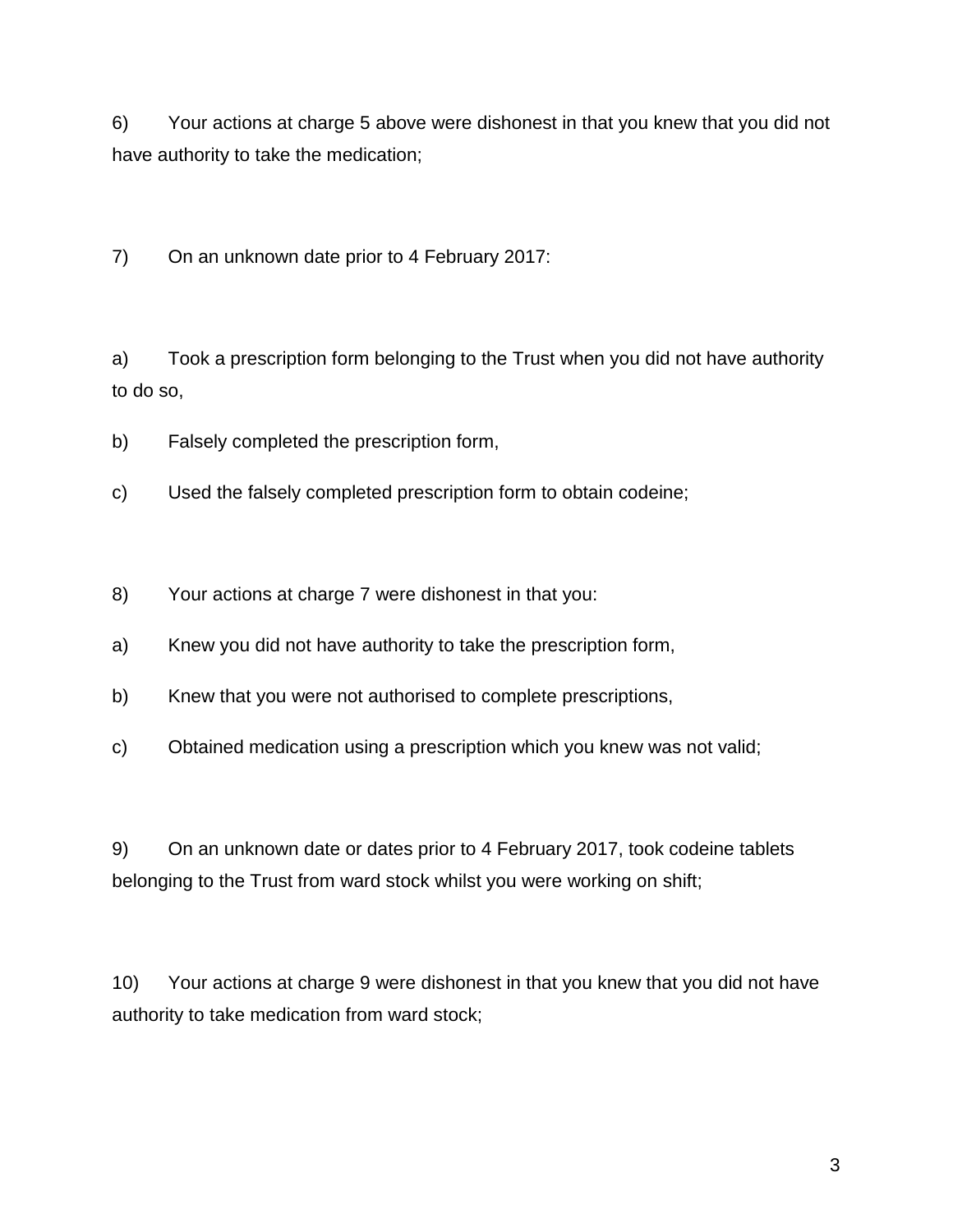AND, in light of the above, your fitness to practise is impaired by reason of your misconduct

That you, a registered nurse employed by the Oxford University Hospitals NHS Foundation Trust ["the Trust"]:

On 4 February 2017, accepted a caution for theft by employee, between 25-26/01/2017

at Oxford in County of Oxfordshire stole a prescription paper, of a value unknown belonging to JR Hospital, Headington, Oxford, contrary to section 1(1) and 7 of the Theft Act 1968.

AND, in light of the above, your fitness to practise is impaired by reason of your caution.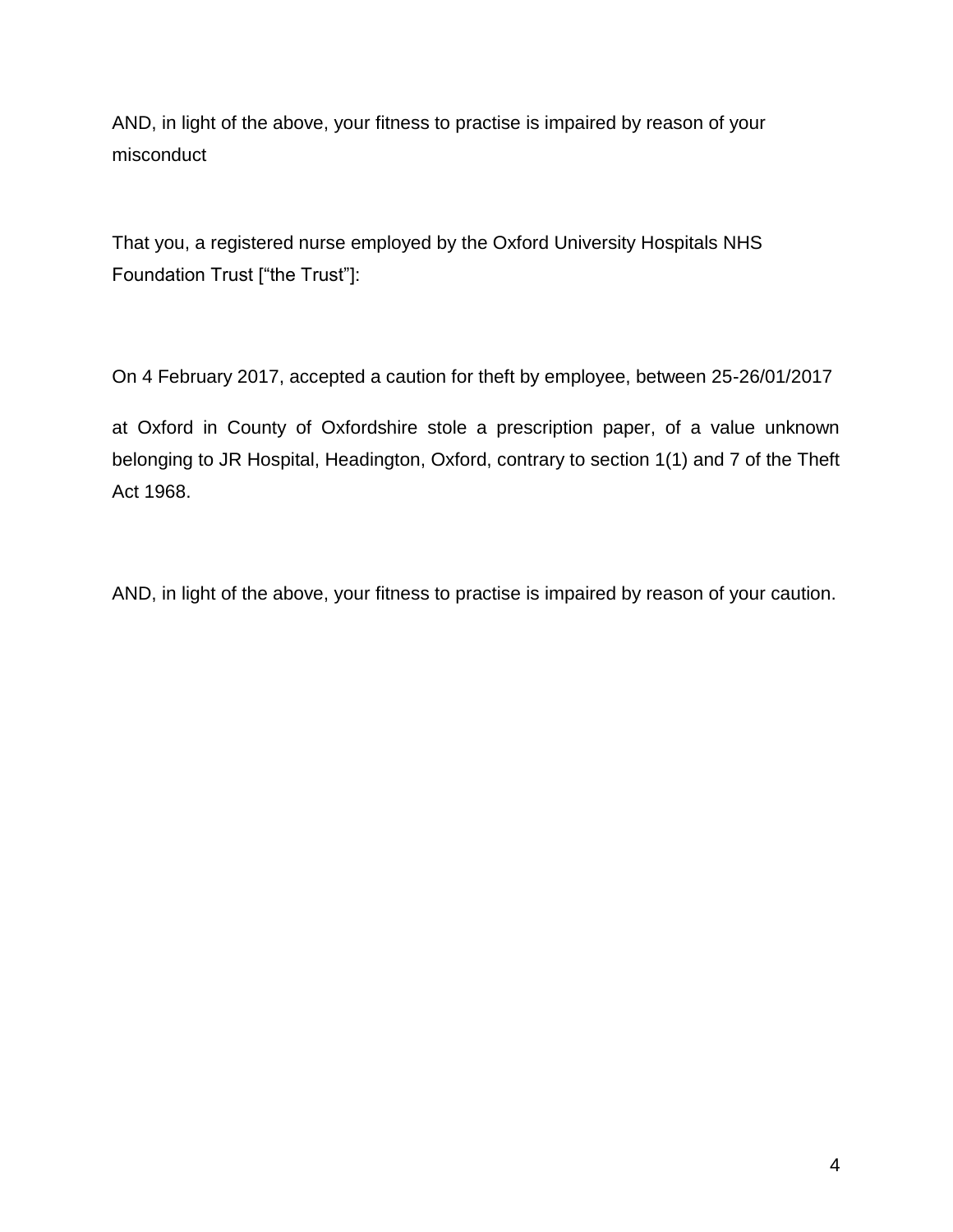#### **Determination on service:**

The panel has considered all the information provided and has heard and accepted the advice of the legal assessor.

The panel has concluded that service of notice has been effected in accordance with the Rules. The letter giving notice was posted by the Royal Mail 'signed for' service on 13 July 2018 to the registered address of Mrs Jackson, stating that a substantive meeting would take place on or after 20 August 2018.

The panel is satisfied that, in accordance with Rules 11(A) and 34 of the NMC Fitness to Practise Rules 2004, service of notice has been duly effected and sufficient notice has been given as required by the Rules.

# **Background**

The allegations relating to this case are said to have occurred in January and February 2017 while Mrs Jackson was working as a Specialist Nurse at Oxford University Hospitals NHS Foundation Trust ("the Trust"). Mrs Jackson worked across acute Trust and primary care settings, acting as an expert nurse delivering specialist clinical services to a defined patient group, namely those undergoing breast reconstruction within the specialist surgery directorate.

It is said that on 25 January 2017, Mrs Jackson attempted to obtain prescription drugs, namely Codeine, by way of falsely signing the name of a prescribing nurse on a prescription she had stolen. When she presented the prescription at Northway Pharmacy, both Mrs Jackson and the prescription are said to have raised suspicions and it was not dispensed. The Pharmacist emailed the Trust Pharmacy Director on 26 January 2017 who passed on the information to the Trust Security Manager. The Pharmacist also reported the matter to the Police.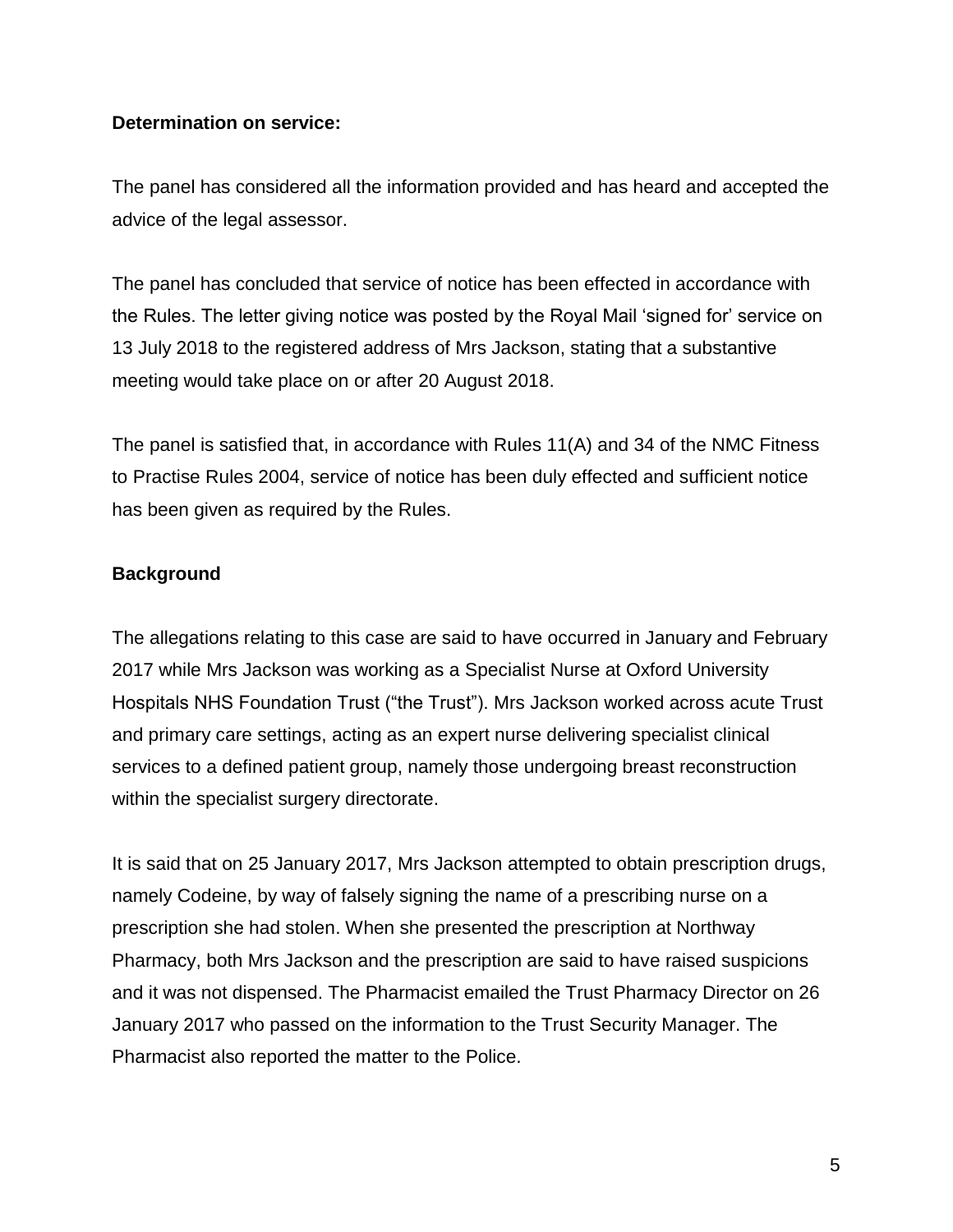An investigation was undertaken to ascertain who might have presented the prescription form. The Pharmacist gave a description of the person who handed over the prescription and Ms 1 ran card tests on the entrance to the pharmacy. Her findings confirmed that only one Nurse Practitioner had entered this particular area on 25 January 2017. Mrs Jackson was identified as being that nurse after the Pharmacist was provided with a photograph and confirmed this was the case.

Following the incident, it was decided that Mrs Jackson should not be suspended as it may prejudice the Police investigation.

On 3 February 2017, Mrs Jackson had been working an unplanned shift. It is said that the Codeine Phosphate stocks were checked at around 11:00hrs and levels were correct. However when the stock was rechecked at 15:00hrs it was depleted by two full boxes (56 tablets) which were missing and unaccounted for. At this point, Mrs Jackson had left the ward and could not be searched. Ms 1 immediately called the Police to notify them of what had happened.

On 4 February 2017, Mrs Jackson was arrested and admitted to stealing the prescription on 25 January 2017 and to stealing medication from the Hospital on 3 February 2017. The Police confirmed that the Police had recovered a 28 tablet blister pack of Codeine Phosphate of which 16 tablets were remaining. [PRIVATE]

# [PRIVATE]

Mrs Jackson is later said to have told the Trust that she was confused by the Police paperwork and that she had only been taking the tablets from the Hospital for three months. However, she could not confirm how many tablets she had taken from work or on how many occasions this had occurred.

Mrs Jackson accepted a caution on 4 February 2017 for theft by employee, between 25- 26/01/2017 at Oxford in County of Oxfordshire stole a prescription paper, of a value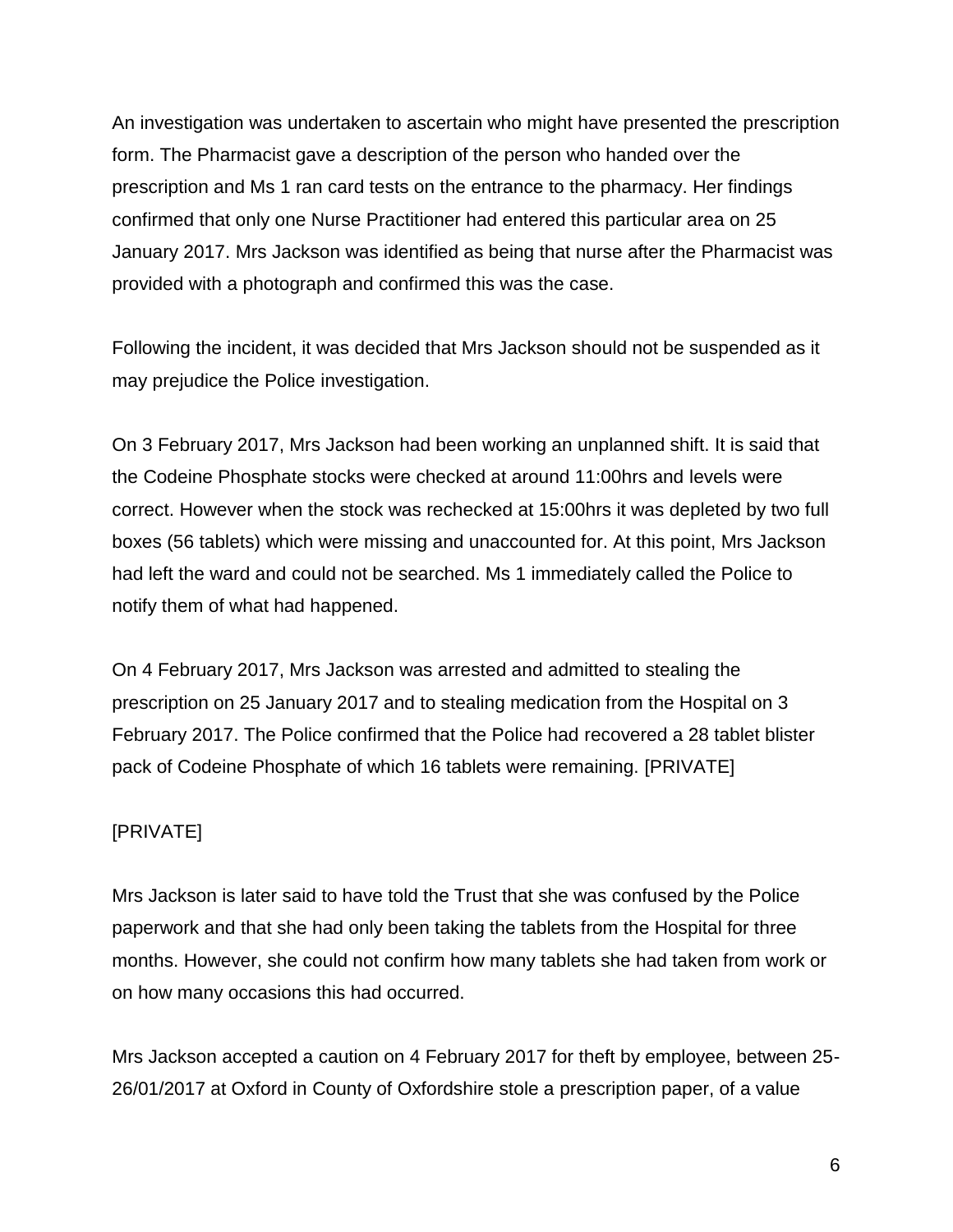unknown belonging to JR Hospital, Headington, Oxford, contrary to section 1(1) and 7 of the Theft act 1968.

# **Decision on the findings on facts and reasons**

In reaching its decisions on the facts, the panel considered all the evidence adduced in this case. It also heard and accepted the advice of the legal assessor.

The panel was aware that the burden of proof rests on the NMC, and that the standard of proof is the civil standard, namely the balance of probabilities. This means that the facts will be proved if the panel was satisfied that it was more likely than not that the incidents occurred as alleged.

The panel had regard to the Case Management form dated 21 July 2018 which was provided to the panel. The form was signed by Mrs Jackson and confirmed that she admitted all of the charges. The panel therefore found the charges proved by way of admission.

# **Decision on misconduct**

When determining whether the facts found proved amount to misconduct the panel had regard to the terms of The Code: Professional standards of practice and behaviour for nurses and midwives (2015) (the Code).

The panel heard and accepted the advice of the legal assessor.

The panel, in reaching its decision, had regard to the public interest and accepted that there was no burden or standard of proof at this stage and exercised its own professional judgement.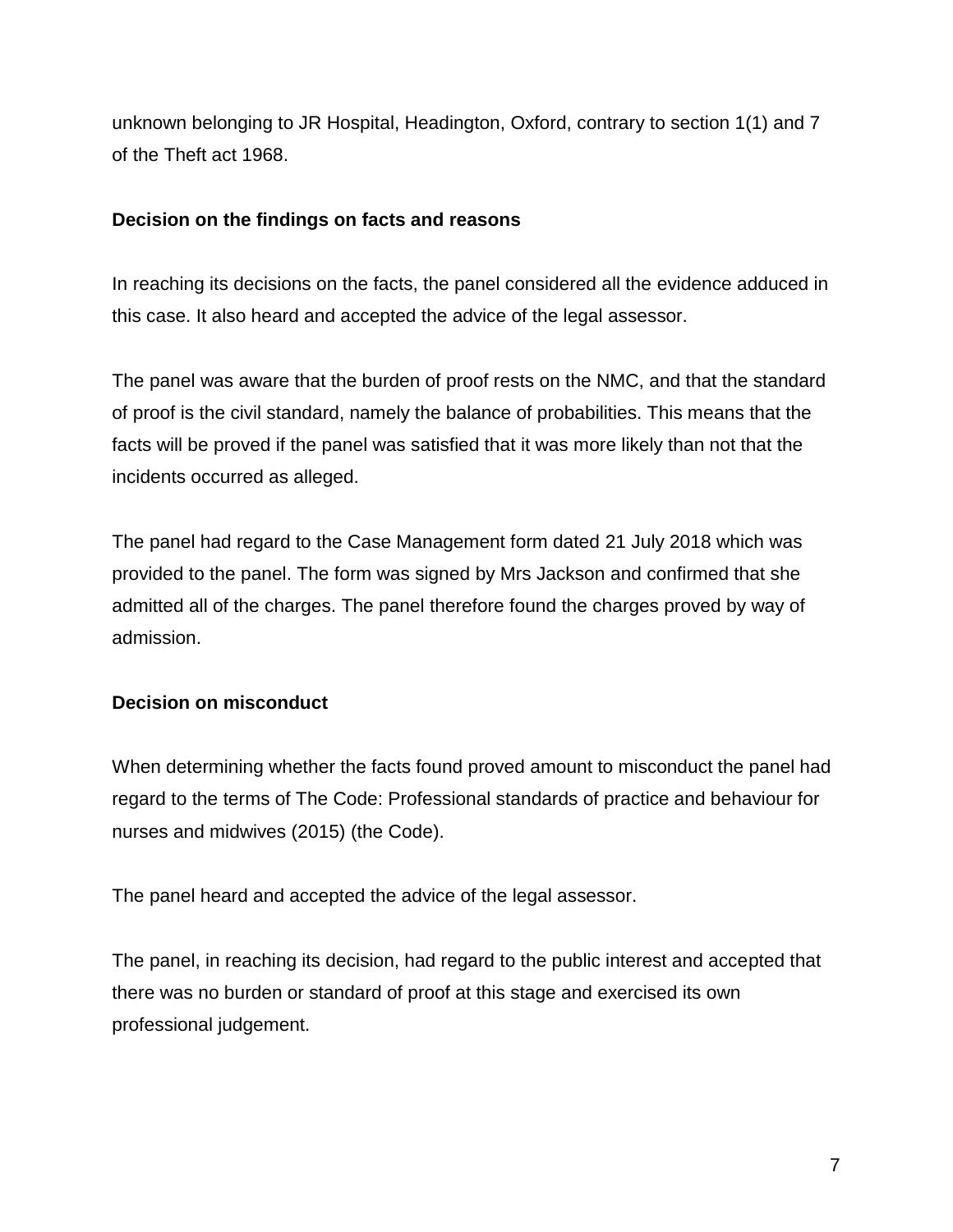The panel was of the view that Ms Jackson's actions fell significantly short of the standards expected of a registered nurse, and that her actions amounted to a breach of the Code. Specifically:

# **Prioritise People**

You put the interests of people using or needing nursing or midwifery services first. You make their care and safety your main concern...

# **18 Advise on, prescribe, supply, dispense or administer medicines within the limits of your training and competence, the law, our guidance and other relevant policies, guidance and regulations**

To achieve this, you must:

18.5 wherever possible, avoid prescribing for yourself or for anyone with whom you have a close personal relationship.

# **Promote professionalism and trust**

You uphold the reputation of your profession at all times. You should display a personal commitment to the standards of practice and behaviour set out in the Code. You should be a model of integrity and leadership for others to aspire to. This should lead to trust and confidence in the profession from patients, people receiving care, other healthcare professionals and the public.

# **20 Uphold the reputation of your profession at all times**

To achieve this, you must:

20.1 keep to and uphold the standards and values set out in the Code

20.2 act with honesty and integrity at all times…

20.3 be aware at all times of how your behaviour can affect and influence the behaviour of other people

20.4 keep to the laws of the country in which you are practising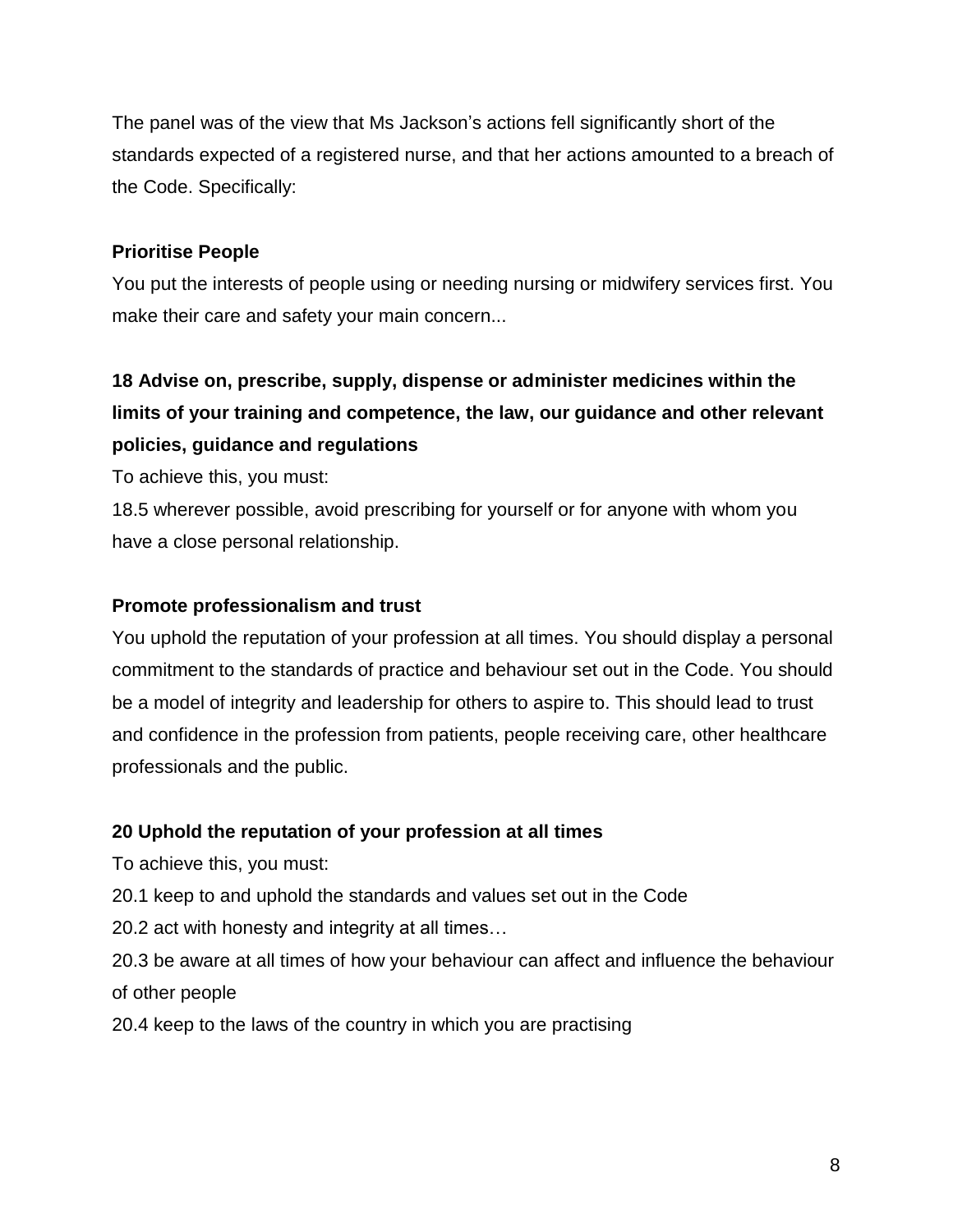The panel appreciated that breaches of the Code do not automatically result in a finding of misconduct. However, the panel was of the view that Mrs Jackson's actions in obtaining Codeine Phosphate by both stealing and completing forged prescriptions were not isolated and were pre-meditated. The panel determined that both a Registered Nurse and a member of the public would consider Mrs Jackson's actions to be deplorable.

The panel therefore found that Mrs Jackson's actions fell significantly short of the conduct and standards expected of a nurse and were serious enough to amount to misconduct.

# **Decision on impairment**

The panel next went on to decide if as a result of this misconduct, and the Police caution, Ms Jackson's fitness to practise is currently impaired.

Nurses occupy a position of privilege and trust in society and are expected at all times to be professional and to maintain professional boundaries. Patients and their families must be able to trust nurses with their lives and the lives of their loved ones. To justify that trust, nurses must be honest and open and act with integrity. They must make sure that their conduct at all times justifies both their patients' and the public's trust in the profession. In this regard the panel considered the judgement of Mrs Justice Cox in the case of Council for Healthcare Regulatory Excellence v (1) Nursing and Midwifery Council (2) Grant [2011] EWHC 927 (Admin) in reaching its decision, in paragraph 74 she said:

In determining whether a practitioner's fitness to practise is impaired by reason of misconduct, the relevant panel should generally consider not only whether the practitioner continues to present a risk to members of the public in his or her current role, but also whether the need to uphold proper professional standards and public confidence in the profession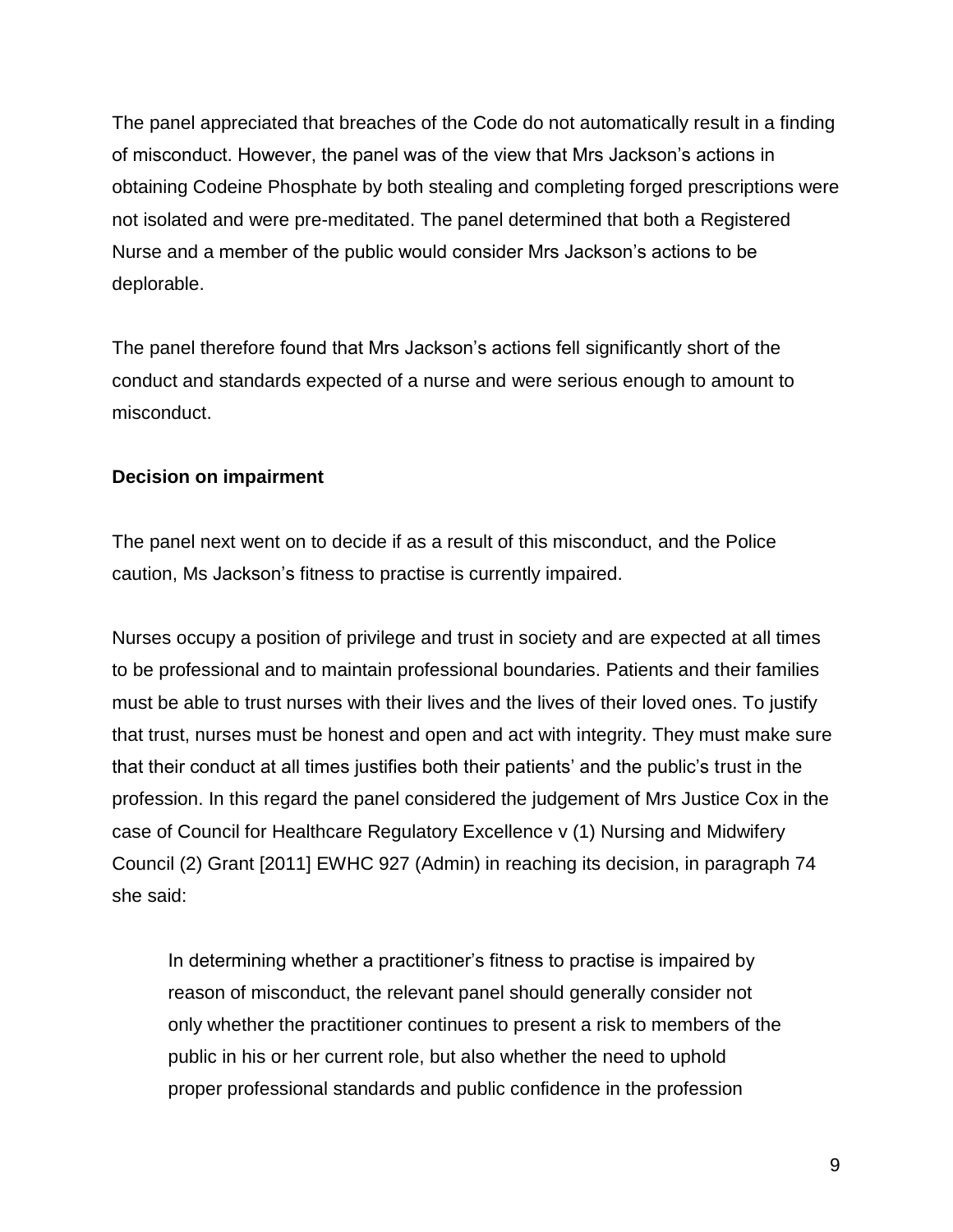would be undermined if a finding of impairment were not made in the particular circumstances.

Mrs Justice Cox went on to say in Paragraph 76:

I would also add the following observations in this case having heard submissions, principally from Ms McDonald, as to the helpful and comprehensive approach to determining this issue formulated by Dame Janet Smith in her Fifth Report from Shipman, referred to above. At paragraph 25.67 she identified the following as an appropriate test for panels considering impairment of a doctor's fitness to practise, but in my view the test would be equally applicable to other practitioners governed by different regulatory schemes.

Do our findings of fact in respect of the doctor's misconduct, deficient professional performance, adverse health, conviction, caution or determination show that his/her fitness to practise is impaired in the sense that s/he:

- a. has in the past acted and/or is liable in the future to act so as to put a patient or patients at unwarranted risk of harm; and/or
- b. has in the past brought and/or is liable in the future to bring the medical profession into disrepute; and/or
- c. has in the past breached and/or is liable in the future to breach one of the fundamental tenets of the medical profession; and/or
- d. has in the past acted dishonestly and/or is liable to act dishonestly in the future.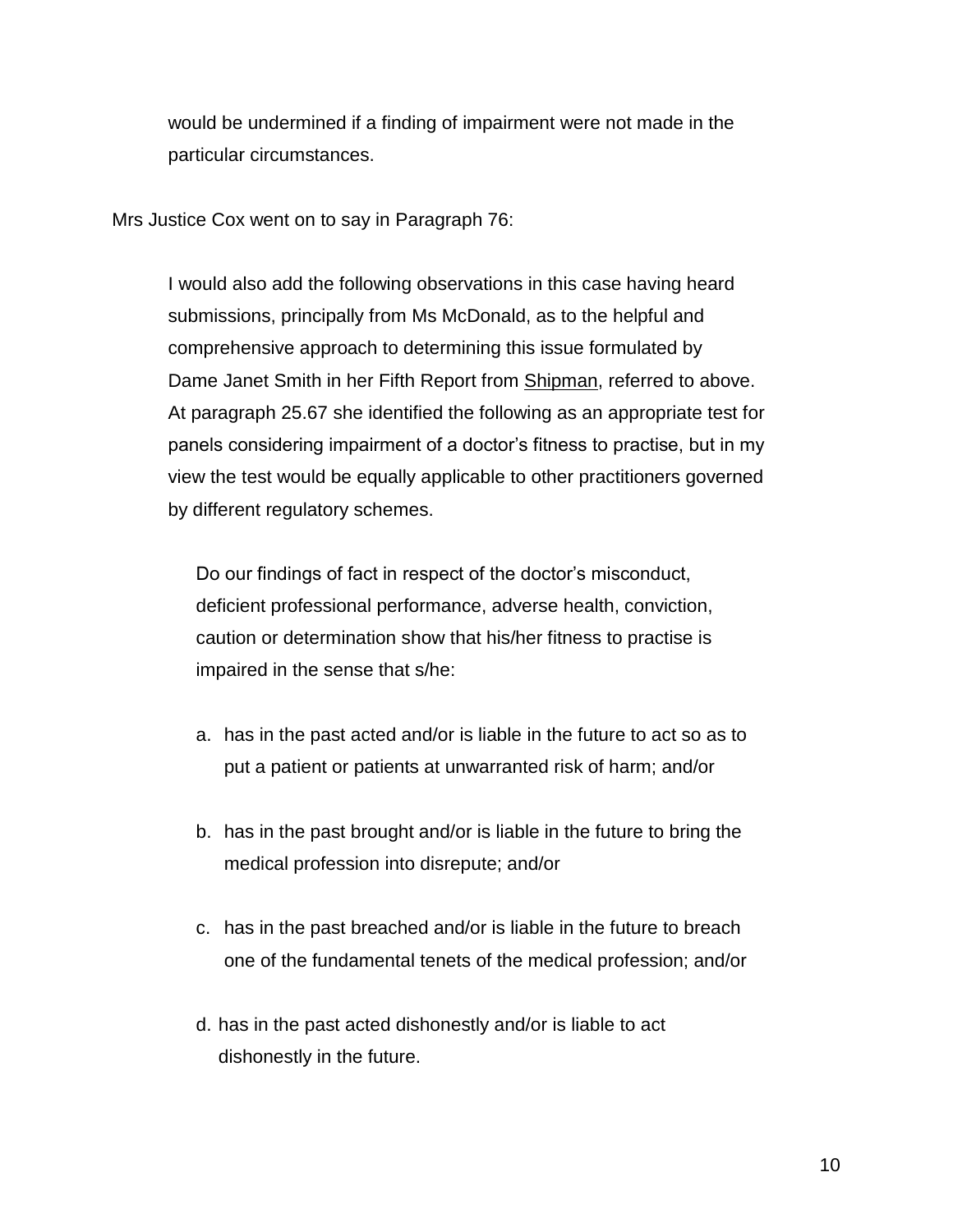The panel was of the view that Mrs Jackson's behaviour engaged all limbs of the Grant ruling. Obtaining Codeine Phosphate unlawfully meant that the stocks at the Trust were depleted. This could have led to patients not receiving their medication and suffering harm. The panel also considered that Mrs Jackson's actions brought the nursing profession into disrepute in the way that she falsely completed prescriptions she had stolen in order to obtain Codeine. This demonstrated an abuse of her position as a Specialist Nurse. The panel was of the view that Mrs Jackson's actions also breached fundamental tenets of the nursing profession and also had regard to the dishonesty involved which concluded in Mrs Jackson receiving a caution.

Regarding insight, the panel had regard to Mrs Jackson's investigation answers which were included in the NMC bundle. Within the answers she stated:

"I am so deeply sorry and devastated about what I have done. I don't want to try and justify my actions but do feel there are significant mitigating circumstances. What you are investigating is so out of character for me. I have never been in trouble throughout my life and have a completely unblemished career up until now. I feel so awful that I have let down my patients, colleagues, the Trust, my profession and my family. I know that I have seriously jeopardised a career that I have worked exceptionally hard for and a job I whole heartedly love. I just desperately hope I can be given a second chance to work with it. My work and home life had got increasingly difficult leading up to these incidents and on reflection I can see that my actions were ones of desperation and that I had reached breaking point. I know that I should have sought help but I didn't realise I wasn't coping until it was too late."

The panel had regard to Mrs Jackson's words but was of the view that her reference to patients, colleagues and the Trust did not demonstrate that she had any understanding of how her actions had affected each of these groups. The panel did, however, take into account that Mrs Jackson has demonstrated remorse for her actions.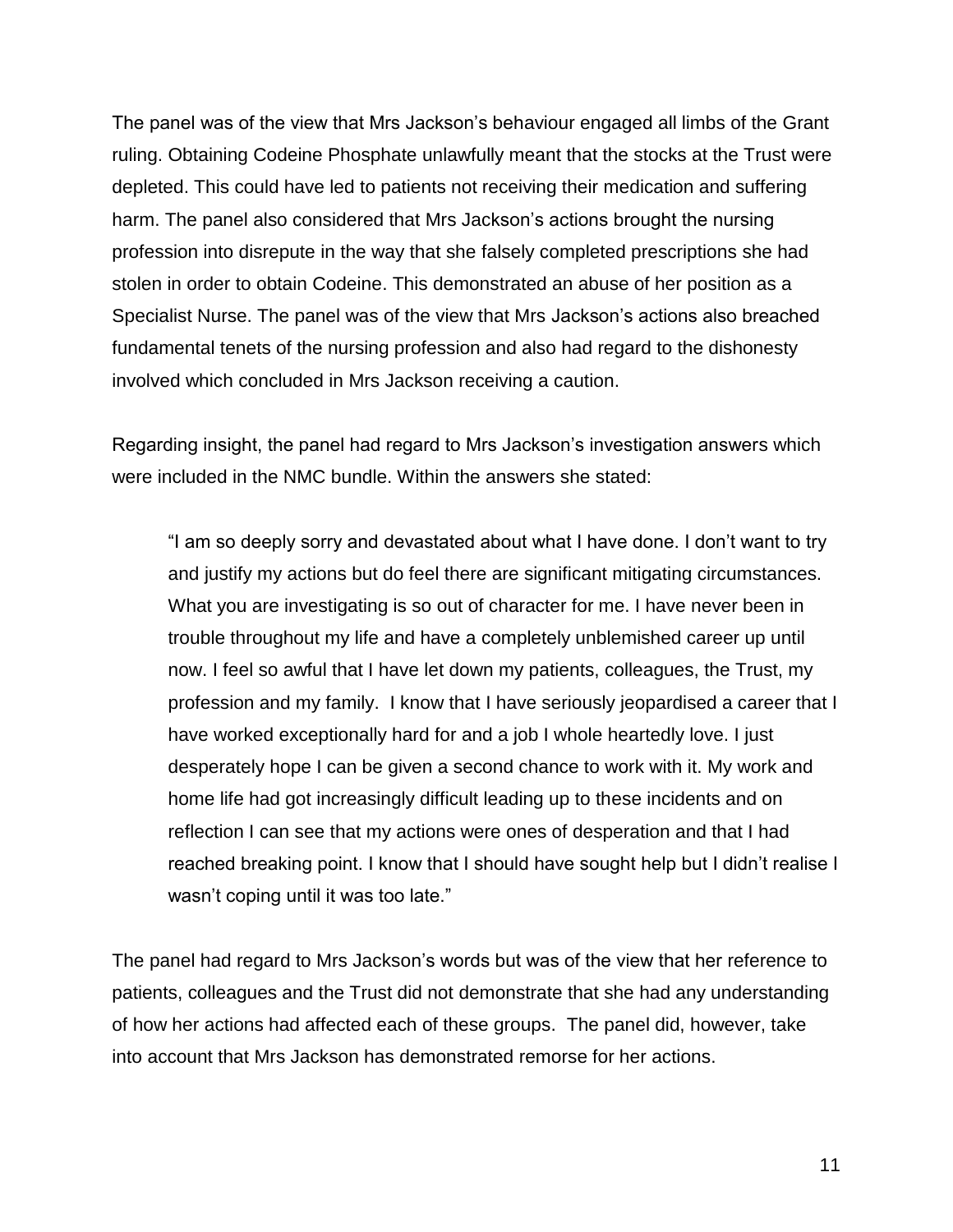The panel had regard to the fact that, in her response to the NMC, Mrs Jackson indicated that she does not consider her fitness to practise to be currently impaired although it was at the time of the incidents. The panel was of the view that Mrs Jackson has not demonstrated insight into her actions. She has blamed her personal circumstances for her actions rather than taking personal accountability.

With regard to remediation, the panel noted an email from Mrs Jackson to the NMC Case Coordinator dated 6 May 2018 in which she enquired when an NMC panel would hear her case. In the email Mrs Jackson stated:

"I am no longer practising as a nurse and definitely won't be again. I have started a new career but want this sorted as it is hanging over me. I won't be attending the hearing as I don't want to fight for my registration."

Having regard to the fact to the seriousness of Mrs Jackson's behaviour, the lack of insight and the absence of remediation, the panel determined that there is a real risk of repetition should Mrs Jackson return to nursing practice. The panel therefore concluded that Mrs Jackson's fitness to practise is impaired on public protection grounds.

The panel bore in mind that the overarching objectives of the NMC are to protect, promote and maintain the health safety and well-being of the public and patients, and to uphold/protect the wider public interest, which includes promoting and maintaining public confidence in the nursing and midwifery professions and upholding the proper professional standards for members of those professions. The panel determined that, in this case, a finding of impairment on public interest grounds was also required. It was of the view that a member of the public would be shocked to learn that a Registered Nurse had demonstrated an abuse of trust by forging prescriptions and stealing medication from stock. The panel was of the view that the public would expect Mrs Jackson's fitness to practise to be found impaired for these actions.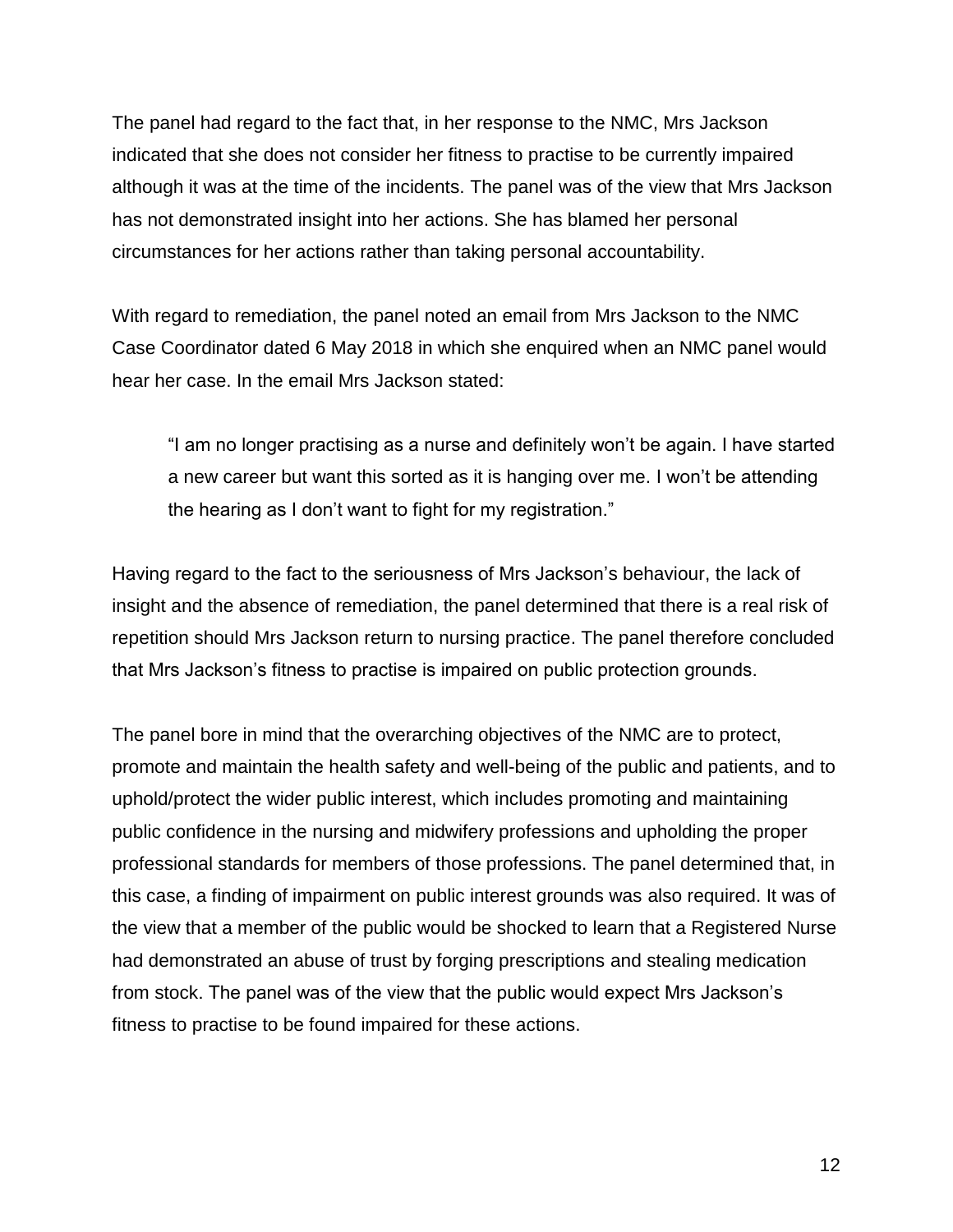Having regard to all of the above, the panel was satisfied that Mrs Jackson's fitness to practise is currently impaired.

# **Determination on sanction:**

The panel has considered this case very carefully and has decided to make a strikingoff order. It directs the registrar to strike Mrs Jackson off the register. The effect of this order is that the NMC register will show that Mrs Jackson has been struck-off the register.

In reaching this decision, the panel has had regard to all the evidence that has been adduced in this case. The panel accepted the advice of the legal assessor. The panel has borne in mind that any sanction imposed must be appropriate and proportionate and, although not intended to be punitive in its effect, may have such consequences. The panel had careful regard to the Sanctions Guidance ("SG") published by the NMC, including the guidance on dishonesty. It recognised that the decision on sanction is a matter for the panel, exercising its own independent judgement.

The panel first of all considered the seriousness of the dishonesty in this case. In considering the seriousness, the panel referred to the SG and noted that Mrs Jackson's actions were a misuse of power that resulted in personal gain, albeit not financial. Her actions could have led to a direct risk to patients and were pre-meditated over a long period of time. The panel therefore concluded that the dishonesty demonstrated by Mrs Jackson was at the higher end.

The panel considered the following to be aggravating factors of the case:

- Mrs Jackson's actions put patients at risk of harm;
- Mrs Jackson's actions were not isolated;
- Mrs Jackson demonstrated a misuse of power and were pre-mediated;
- Mrs Jackson has shown little insight into her behaviour;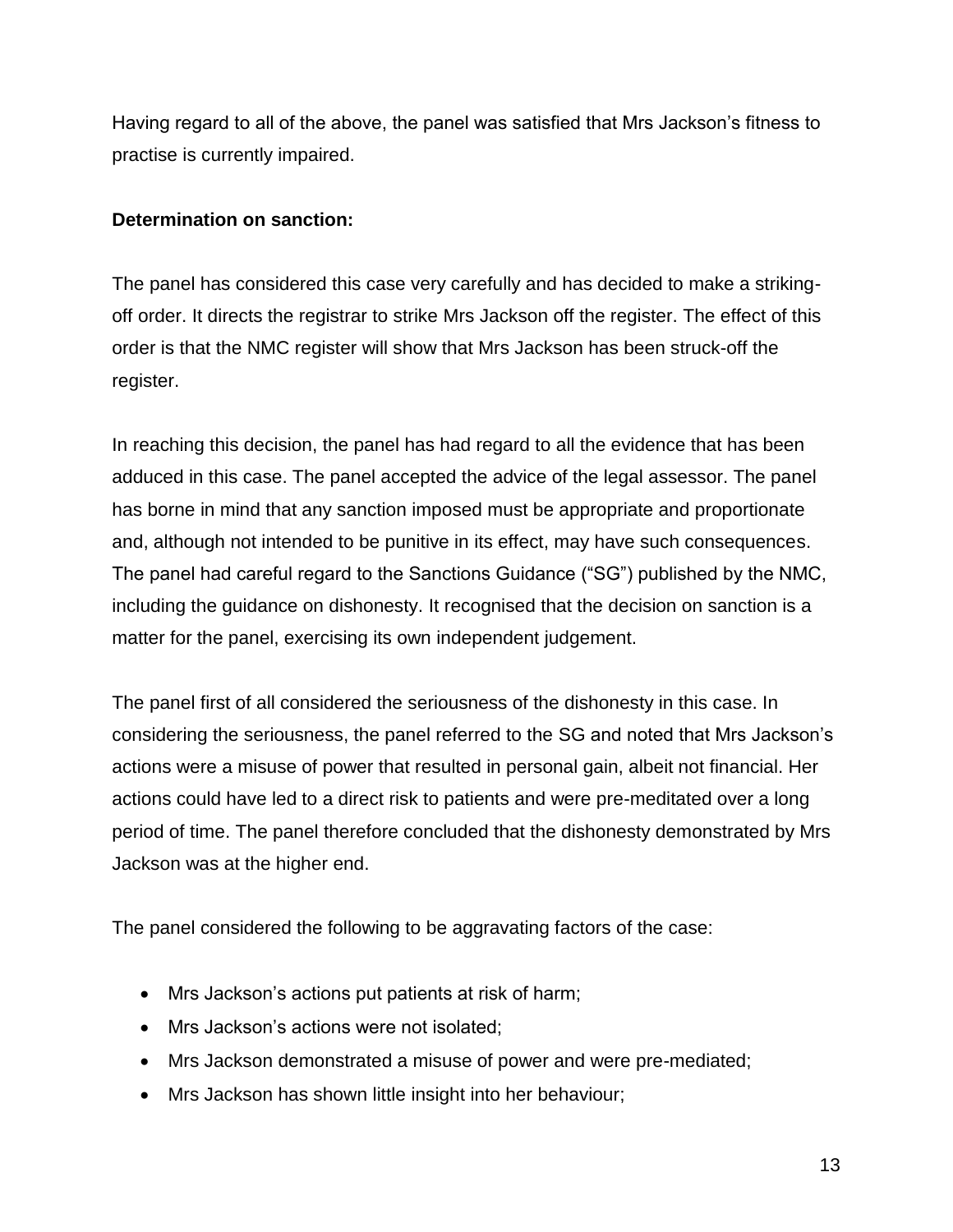The dishonesty involved was of several different elements including deceiving staff members and theft.

The panel considered the following to be mitigating factors of the case:

- Mrs Jackson has stated that she suffered from difficult family and personal circumstances at the time of the incidents which included health issues;
- Mrs Jackson made early admissions;
- There was no direct harm to patients;
- Mrs Jackson has demonstrated some remorse;
- There was a lack of organisational support at the Trust.

The panel first considered whether to take no action but concluded that this would be inappropriate in view of the seriousness of the case. The panel decided that it would be neither proportionate nor in the public interest to take no further action.

Next, in considering whether a caution order would be appropriate in the circumstances, the panel took into account the SG, which states that a caution order may be appropriate where 'the case is at the lower end of the spectrum of impaired fitness to practise and the panel wishes to mark that the behaviour was unacceptable and must not happen again.' The panel considered that Mrs Jackson's misconduct was not at the lower end of the spectrum and that a caution order would be inappropriate in view of the seriousness of the case. The panel decided that it would be neither proportionate nor in the public interest to impose a caution order.

The panel next considered whether placing conditions of practice on Mrs Jackson's registration would be a sufficient and appropriate response. The panel is mindful that any conditions imposed must be proportionate, measurable and workable.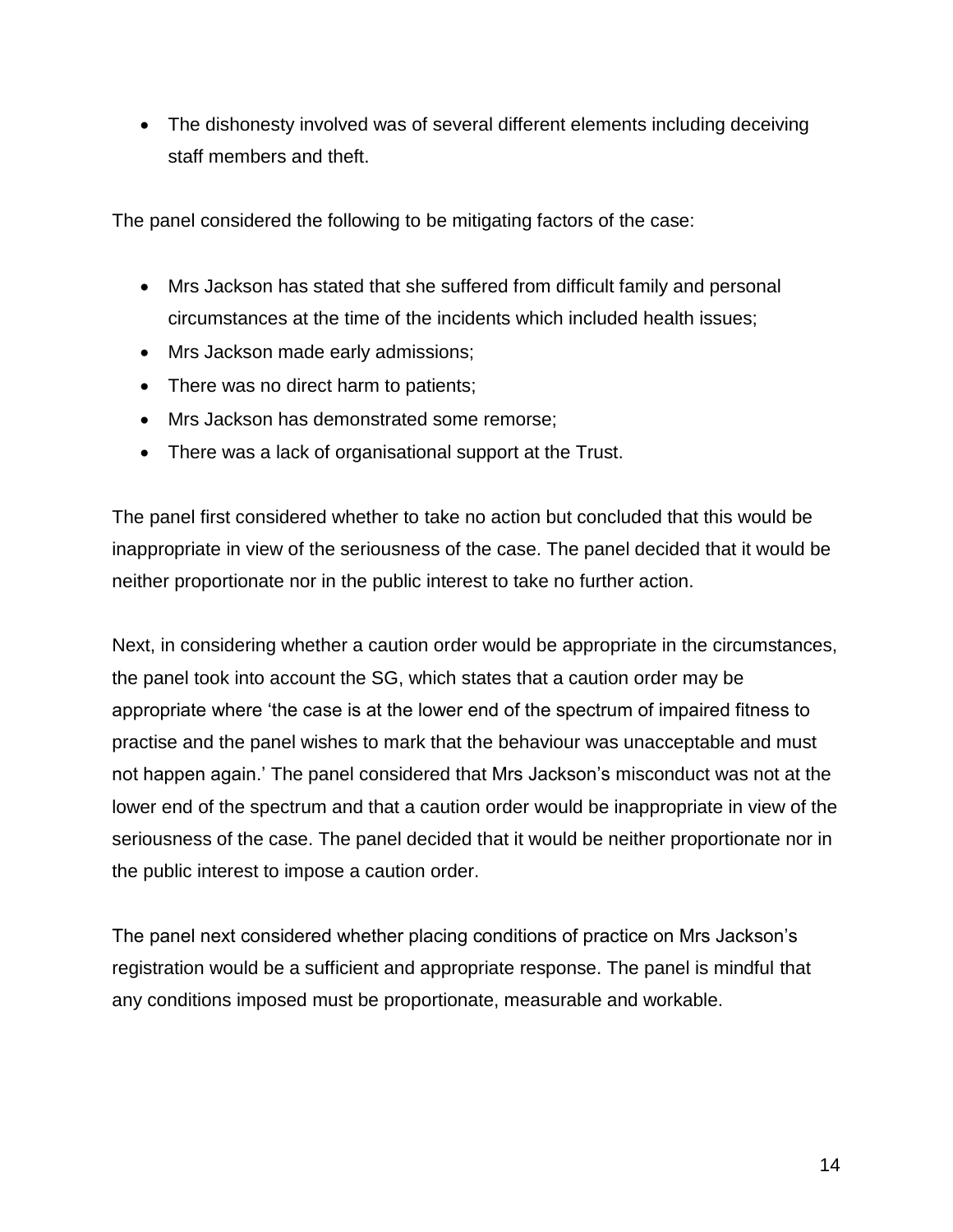The panel is of the view that there are no practical or workable conditions that could be formulated, given the nature of the charges in this case. The misconduct identified in this case was not something that can be addressed through retraining.

Furthermore the panel concluded that the placing of conditions on Mrs Jackson's registration would not adequately address the seriousness of this case.

The panel then went on to consider whether a suspension order would be an appropriate sanction. The SG indicates that a suspension order would be appropriate where (but not limited to):

- a single instance of misconduct but where a lesser sanction is not sufficient
- no evidence of harmful deep-seated personality or attitudinal problems
- no evidence of repetition of behaviour since the incident
- the Committee is satisfied that the nurse or midwife has insight and does not pose a significant risk of repeating behaviour

The conduct, as highlighted by the facts found proved, was a significant departure from the standards expected of a registered nurse. The panel noted that the serious breach of the fundamental tenets of the profession evidenced by Mrs Jackson's actions is fundamentally incompatible with her remaining on the register.

In this particular case, the panel determined that a suspension order would not be a sufficient, appropriate or proportionate sanction on the basis that it was not a single incident, that there is a risk of repetition, Mrs Jackson's lack of insight and the seriousness of the dishonesty.

Finally, in considering a striking-off order, the panel took note of the following factors to be considered in relation to consideration of striking off from the SG: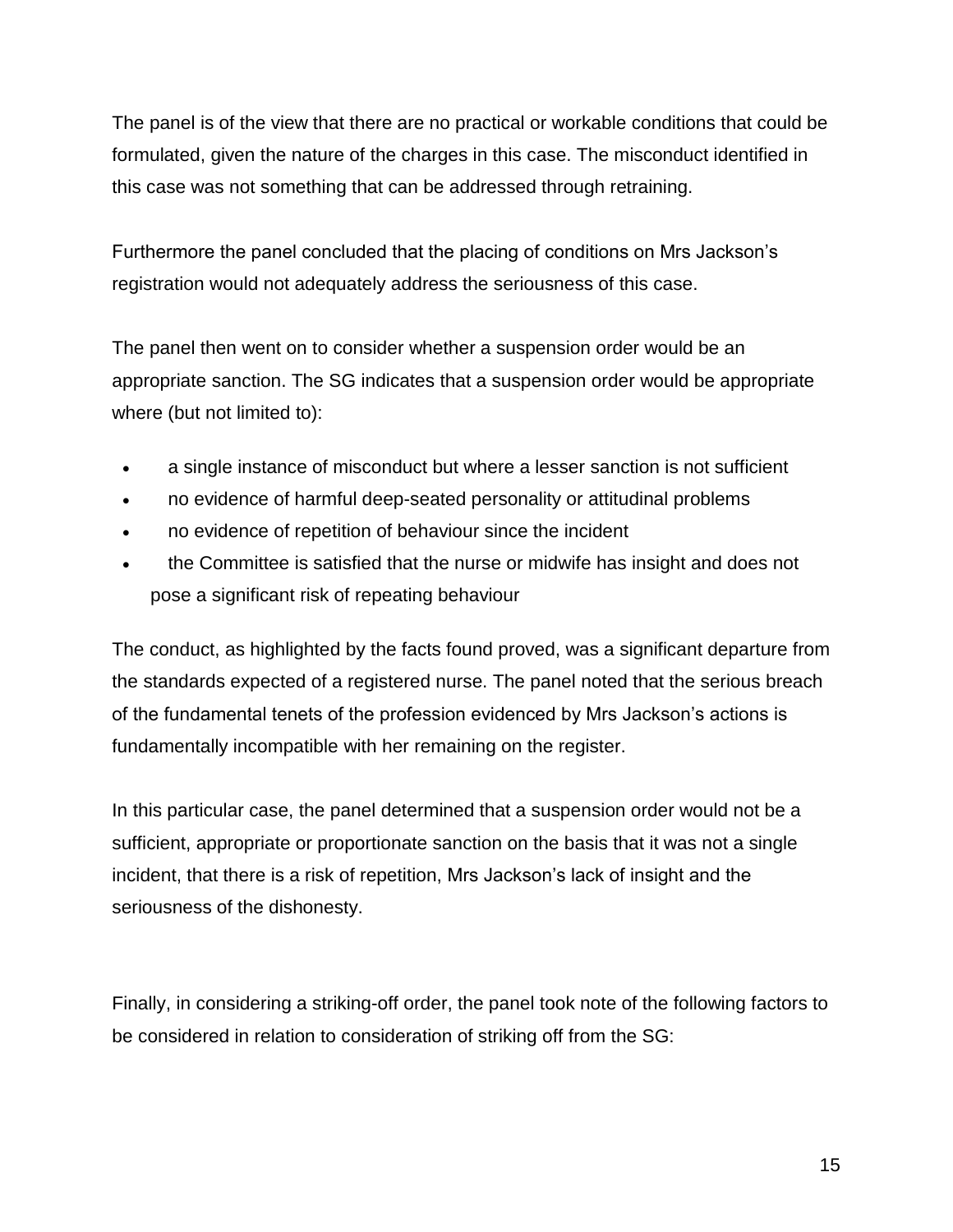- A serious departure from the relevant professional standards as set out in key standards, guidance and advice.
- Dishonesty, especially where persistent or covered up.
- Persistent lack of insight into seriousness of actions or consequences.

The panel had regard to the fact that Mrs Jackson has stated that she no longer wishes to practise as a Registered Nurse and has started a new career. Further, it also noted the seriousness of the misconduct which amounted to varying instances of dishonesty which a fellow nurse would find deplorable. The panel was of the view that the findings in this particular case demonstrate that Mrs Jackson's actions were so serious that to allow her to continue practising would undermine public confidence in the profession and in the NMC as a regulatory body.

Balancing all of these factors and after taking into account all the evidence before it during this case, the panel determined that the appropriate and proportionate sanction is that of a striking-off order. Having regard to the matters it identified, in particular the effect of Mrs Jackson's actions in bringing the profession into disrepute by adversely affecting the public's view of how a registered nurse should conduct herself, the panel has concluded that nothing short of this would be sufficient in this case.

The panel considered that this order was necessary to mark the importance of maintaining public confidence in the profession, and to send to the public and the profession a clear message about the standard of behaviour required of a registered nurse.

# **Determination on Interim Order**

The panel had regard to its duty to consider an interim order following its decision on sanction.